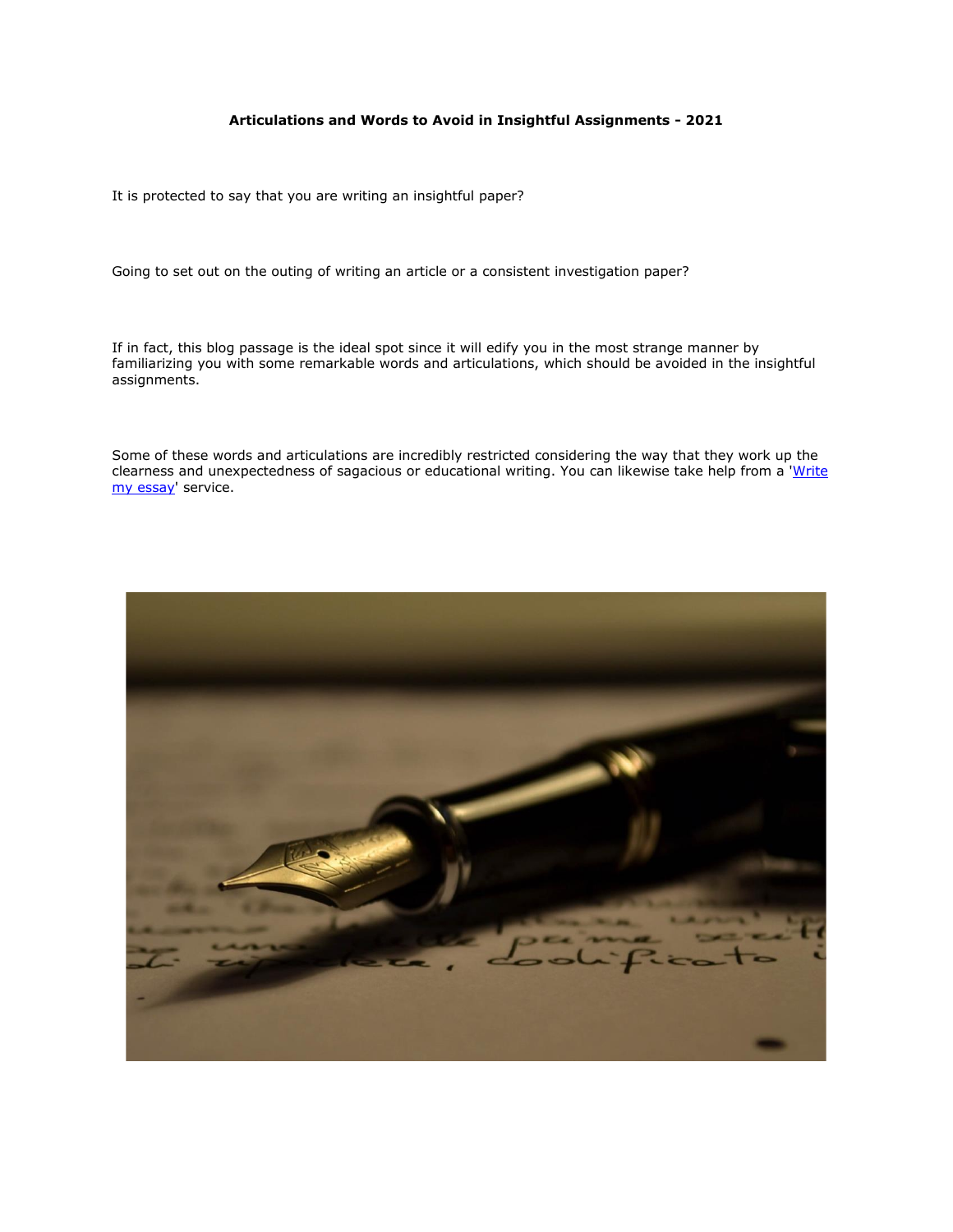Before you investigate any further, remember that academic writing is immeasurably not quite the same as the typical writing and if you reliably keep yourself invigorated with the investigation reports and consistent papers, you ought to understand that there is a certain arrangement of suppositions related with the insightful assignments.

# **Withdrawals**

Would've, can't, isn't, you've appear an extreme measure of informal and disturbing. The scholarly group is presumably going to get particularly confounded if you will use such words. Right when you are writing an academic paper, there's a certain measure of expertise that is typical from you. Use the main forms of these words and avoid choking influences.

# **Sayings**

Sayings used in the common talk don't convey an educational and canny touch to your assignment or paper if you use it. Perusers moreover will overall negligence these distorted words and the writers appear as uninterested. Tell yourself that I can [write my paper](https://www.collegeessay.org/) on my own.

# **Twisted cases**

Totaling words, for instance, 'reliably' and 'never' will loan a slight individual to your insightful writing because these misshaped cases summarize the outcomes of your disclosures.

# **For instance,**

Modernized thinking will reliably outperform humans in their open and concentrated limits.

In the above sentence, the world reliably makes the writing seems like deficient investigation has been done. Truth be told, this isn't by and large the circumstance and this case isn't maintained by strong evidence. Expert writers of a [paper writing service](https://www.myperfectpaper.net/) have provided these tips.

#### **Gaudy cases**

Explore this sentence.

The end focuses of an intelligent paper ought to be as per the proposed theoretical framework.

In the above model, the word 'must' causes it to look like a solicitation which isn't recommended in insightful writings.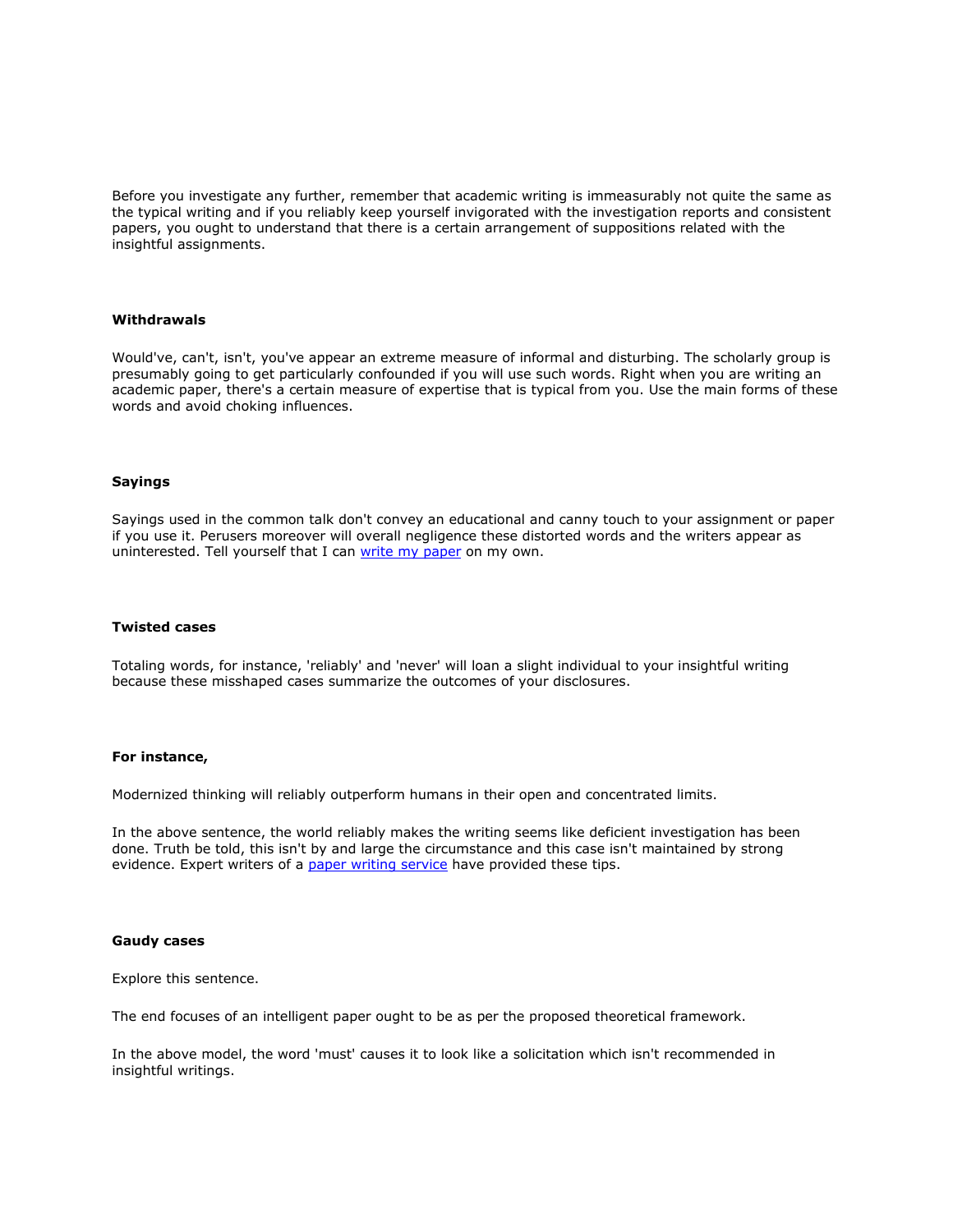Will it require some investment for you to discard this penchant where you use that heap of words and articulations in your insightful assignments?

If in fact, feel free to contact the [essay writing service,](https://www.myperfectwords.com/) which is the entire day, consistently willing and ready to help you write an outstanding educational paper.

# **Unapproachable and Censure words**

Guarantee THAT YOU Don't Use ANY inappropriate or unfriendly word while forming an academic writing. Avoid any slang or criticize words.

# **Gendered language**

Conveyance rules in the western world mean that there's a higher chance of getting disseminated in renowned journals if you will use a physically unprejudiced language. Attempt to take out sexual direction tendency from occupation as well, for instance, instead of firemen, you can write firemen.

## **Intensifiers**

Words, for instance, 'very', 'extremely', 'incredibly', and 'from a genuine perspective' are known as intensifiers and these will overall make silly overstatements. Expecting you want to pass on your academic perspective in a convincing manner, then you ought to use incredible words without adding extra emphasis.

# **Redundant words and articulations**

Accepting there is emphasis and redundancy in your paper, there is a 100% chance that the perusers will lose income and you might appear as an inadequate writer who fail to persuade and convince their perusers utilizing distinctive sound arguments and different reasonings and creative contemplations.

Become more acquainted with pronouns, stay compact, focus on what you have made, and practice assortment in your academic assignments. In the event that you actually need assisstance, contact a specialist [essay writer.](https://www.freeessaywriter.net/)

**Related Questions:**

[What is the Best Custom Essay Writing Service?](https://www.myperfectpaper.net/essay-writing-service/what-is-the-best-custom-essay-writing-service)

[What Essay Writing Service Should I Use?](https://www.myperfectpaper.net/essay-writing-service/what-essay-writing-service-should-I-use)